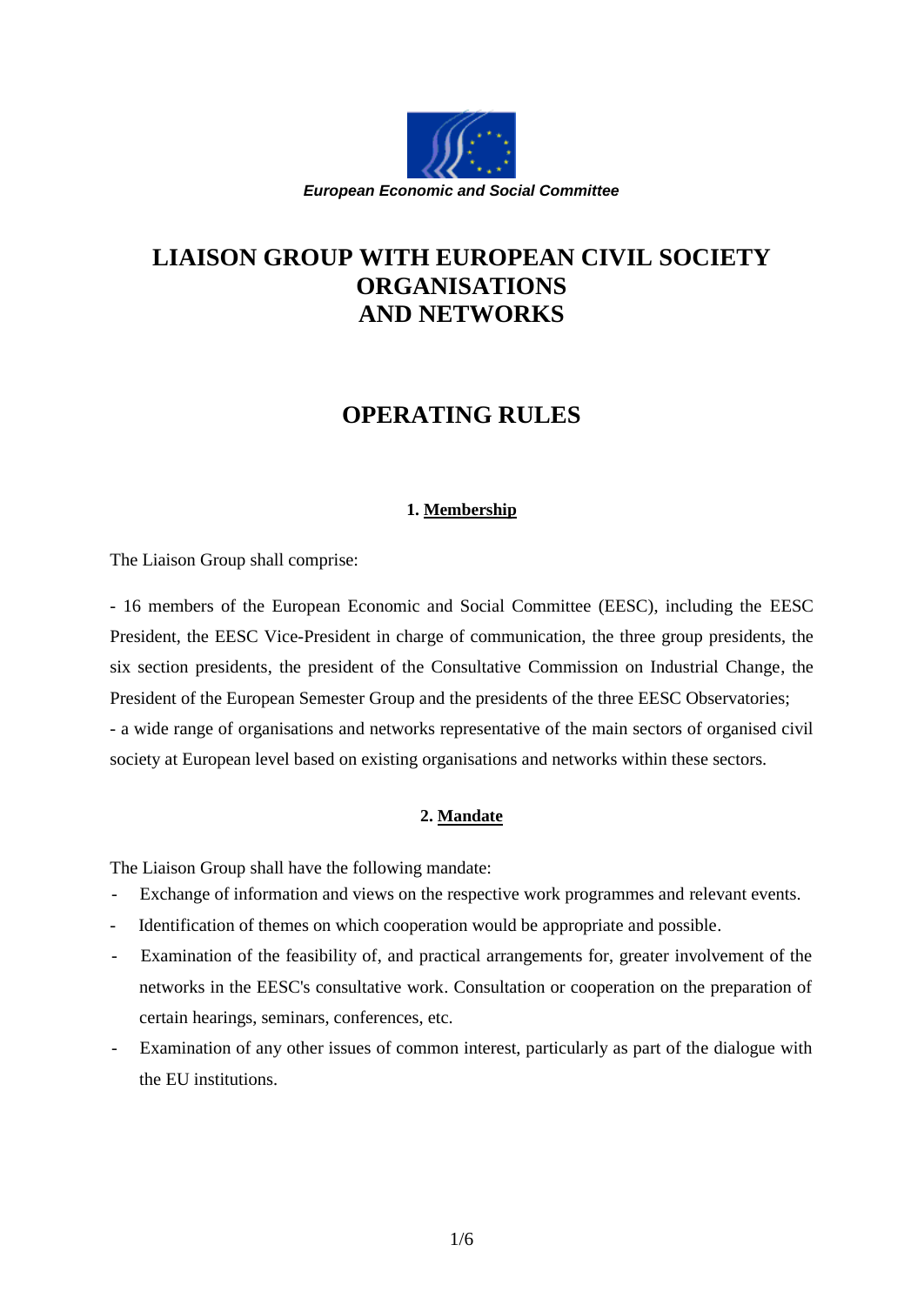#### **3. Work programme**

Each year, the Liaison Group shall adopt its work programme.

The political priorities and the respective work programmes of the EESC and the European civil society organisations and networks which are members of the Liaison Group shall be taken into consideration when devising the work programme.

## **4. Presidency**

The presidency of the Liaison Group shall be constituted jointly by the EESC President and a Cochair from the European civil society organisations and networks which are members of the Liaison Group (hereinafter the "Co-chair").

# **5. Appointment of the Co-chair**

The Co-chair shall be appointed by a simple majority of all members of the Liaison Group from European civil society organisations and networks.

The appointment of the Co-chair shall be ratified by all members of the Liaison Group.

The Co-chair shall be appointed for a term of two and a half years, ending at the same time as that of the EESC President. This term may be renewed.

This election shall take place in accordance with the following procedure:

- The Liaison Group secretariat will open the call for candidates from civil society member organisations at least a month before the meeting where the Co-chair is to be elected. This meeting should take place up to four weeks after the beginning of the new mandate;
- The voting procedure is anonymous. Each member organisation has one vote. A member organisation that is unable to participate can appoint another member organisation of the Liaison Group as proxy to cast its vote. Each member organisation can a hold maximum of two proxy votes each;
- Whoever obtains the simple majority of the eligible votes cast in person at the meeting shall be elected;
- In the event of a tie between at least two candidates, a second ballot shall be held and whoever obtains an absolute majority of the votes cast shall be elected. Should this not be achieved, the relative majority decides in the third ballot. In the event of another tie, the decision shall be made by drawing lots.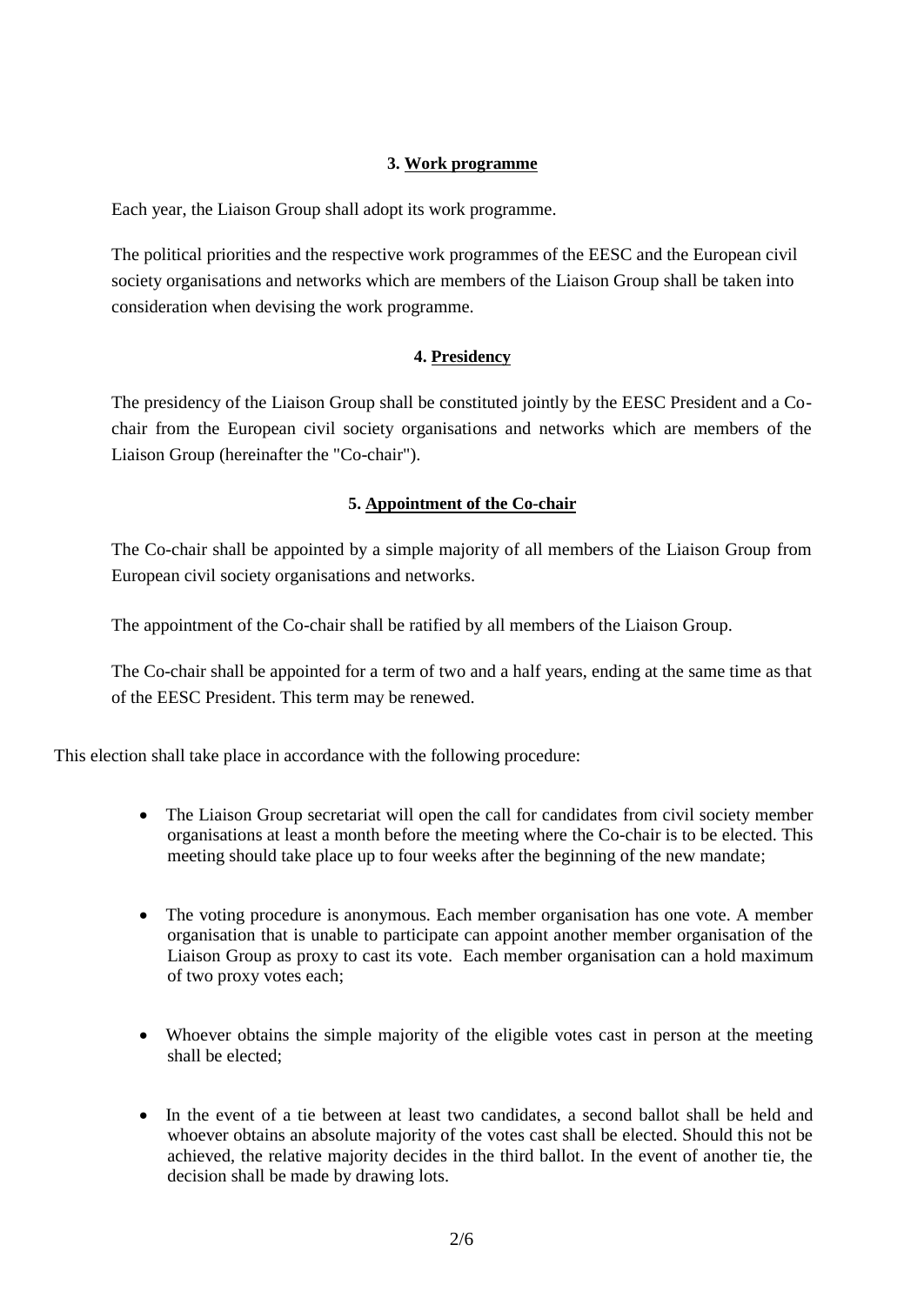In case the Co-chair resigns before the end of the mandate, an interim Co-chair shall be elected until the end of the term of office, following the standard procedure.

#### **6. Timetable for meetings**

The EESC President and the Co-chair shall jointly draw up the timetable for meetings.

#### **7. Notice of meetings**

Liaison Group meetings are convened by the EESC President and the Co-chair.

#### **8. Meeting agendas**

The EESC President and the Co-chair shall jointly decide on the draft agenda of meetings. Each member of the Liaison Group shall have the right to propose, at the latest a week in advance, the inclusion of an item on the agenda for a given meeting.

#### **9. Chair of meetings**

Meetings shall be chaired jointly by the EESC President and the Co-chair.

If the EESC President is unable to attend, he/she shall be replaced by one of the EESC Vice-Presidents.

#### **10. Alternates**

The presidents of the EESC groups, sections, CCMI European Semester Group and of the EESC observatories may appoint an alternate to replace them at meetings, if they are unable to attend.

## **11. Changing the membership**

Decisions on Liaison Group's membership shall be taken by all members on the basis of a joint proposal by the EESC President and the Co-chair.

## **12. Participation criteria**

In order to represent a sector of European organised civil society, the relevant organisation or network must meet the following criteria for representativeness: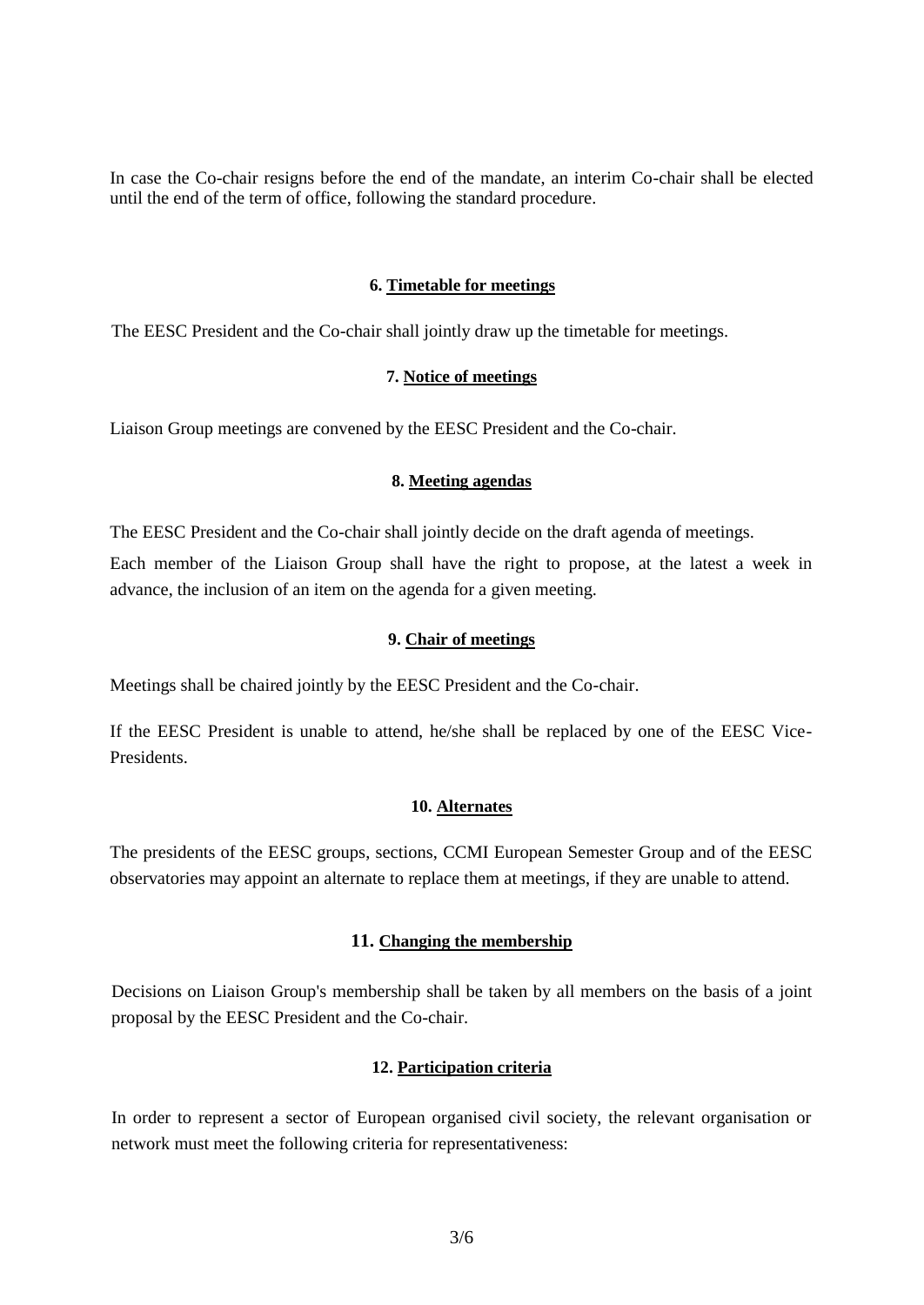- Members representing a sector of activities covered by civil society organisations and networks that form a de jure or de facto "family" of associations must be from European organisations or networks that have a permanent legal structure;
- The "family" must have members in more than half of the EU Member States;
- The "family's" member organisations must be non-profit making;
- The "family's" member organisations must be non-governmental;
- The "family's" member organisations must be independent, in particular from political parties;
- The "family's" member organisations must be engaged in activities that are not covered by the institutional framework for social dialogue.

## **13. Representation of the Liaison Group**

Only the EESC President shall be entitled to represent the Liaison Group in external relations which may have a bearing on the EESC.

The Co-chair shall be entitled to use his or her position in external relations that do not have a bearing on the EESC.

Any member of the Liaison Group may, with the joint agreement of the EESC President and the Co-chair, be authorised to present the results of the Liaison Group's work and assess the implementation of its mandate.

## **14. Attendance at meetings**

To ensure the good organisation and smooth running of the Liaison Group's work, any members who are unable to attend a meeting to which they have been convened are asked to send their apologies to the Liaison Group's secretariat in advance.

If an organisation or network representing civil society does not participate in three consecutive meetings, including the meetings of the civil society organisations component of the Liaison Group, without having apologised, it will lose its membership.

In the absence of over half of the Liaison Group's members at a meeting, the EESC President and the Co-chair shall take a decision on whether to hold the meeting or not.

## **15. Appointment of rapporteurs**

The Liaison Group may appoint one or more rapporteurs and set up working groups drawn from its members to investigate any item included on the agenda.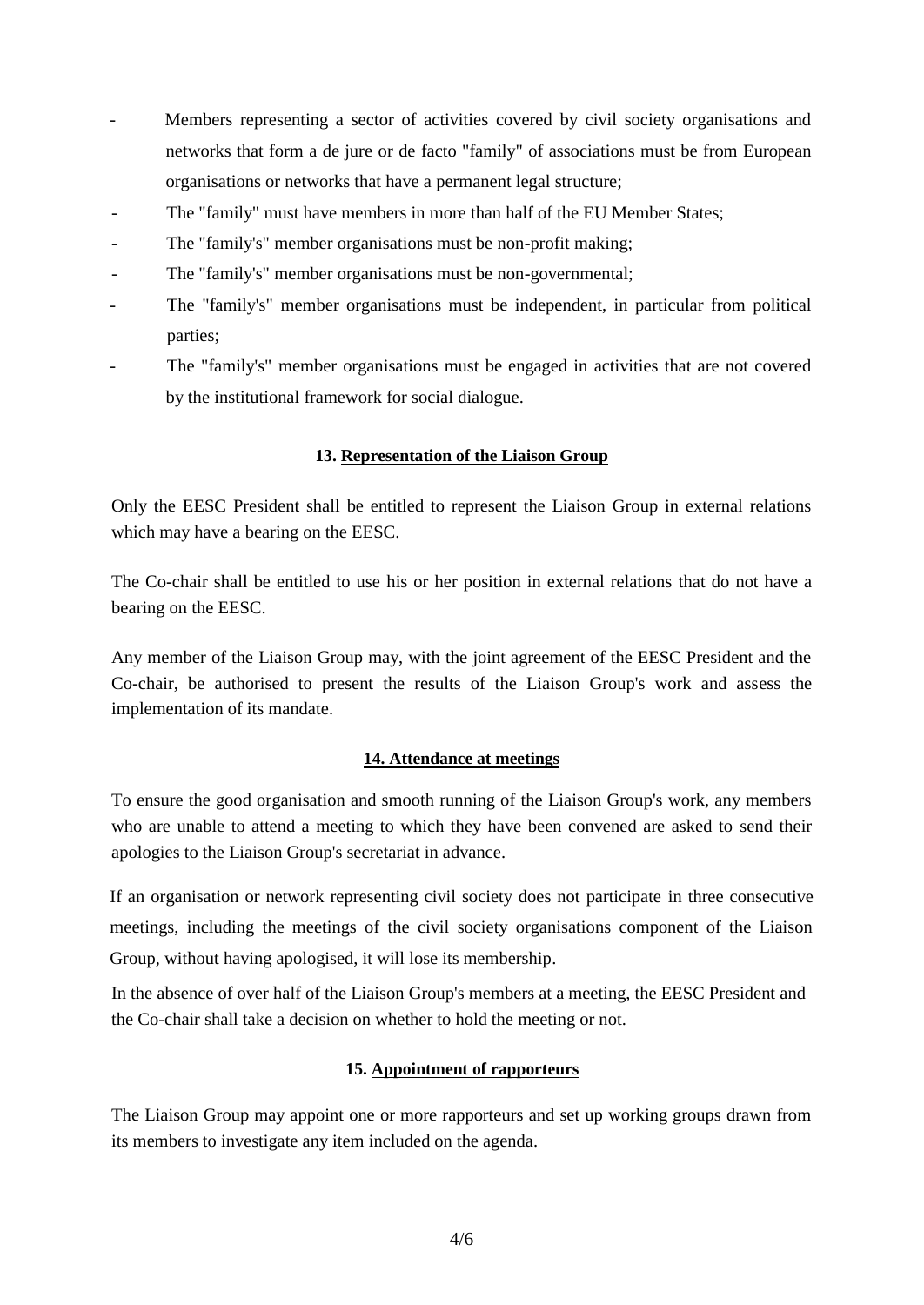#### **16. Decision-making**

Decisions shall be reached on the basis of a consensus, unless otherwise specified in the operating rules. If a consensus is not reached, a vote by simple majority will take place.

#### **17. Working languages**

The Liaison Group's working languages shall be English and French.

Where possible, documents may be made available to Liaison Group members in other languages.

Any additional interpreting needs shall be assessed in the light of the composition of the Liaison Group.

#### **18. Public access to meetings**

The Liaison Group's meetings shall be public.

Any request to attend a meeting must be made in advance to the Liaison Group's Secretariat.

The EESC President and the Co-chair may jointly decide to grant observer status to any European civil society organisation or network that makes such a request.

In particular, this status may be granted when the relevant organisation or network:

- is active in a sector of European organised civil society which is already represented by the Liaison Group;
- does not fulfil the criteria for representativeness laid down in the operating rules.

## **19. Minutes**

A record of each Liaison Group's meeting shall be drawn up by the Liaison Group's secretariat. These minutes shall then be submitted for the Liaison Group's approval at its next meeting.

## **20. Publication of work**

To ensure that the work of the Liaison Group is as widely available as possible, all documents pertaining to its work shall be accessible on the EESC's website.

The Liaison Group may, however, decide that certain documents of a provisional nature should not be posted on the EESC's website.